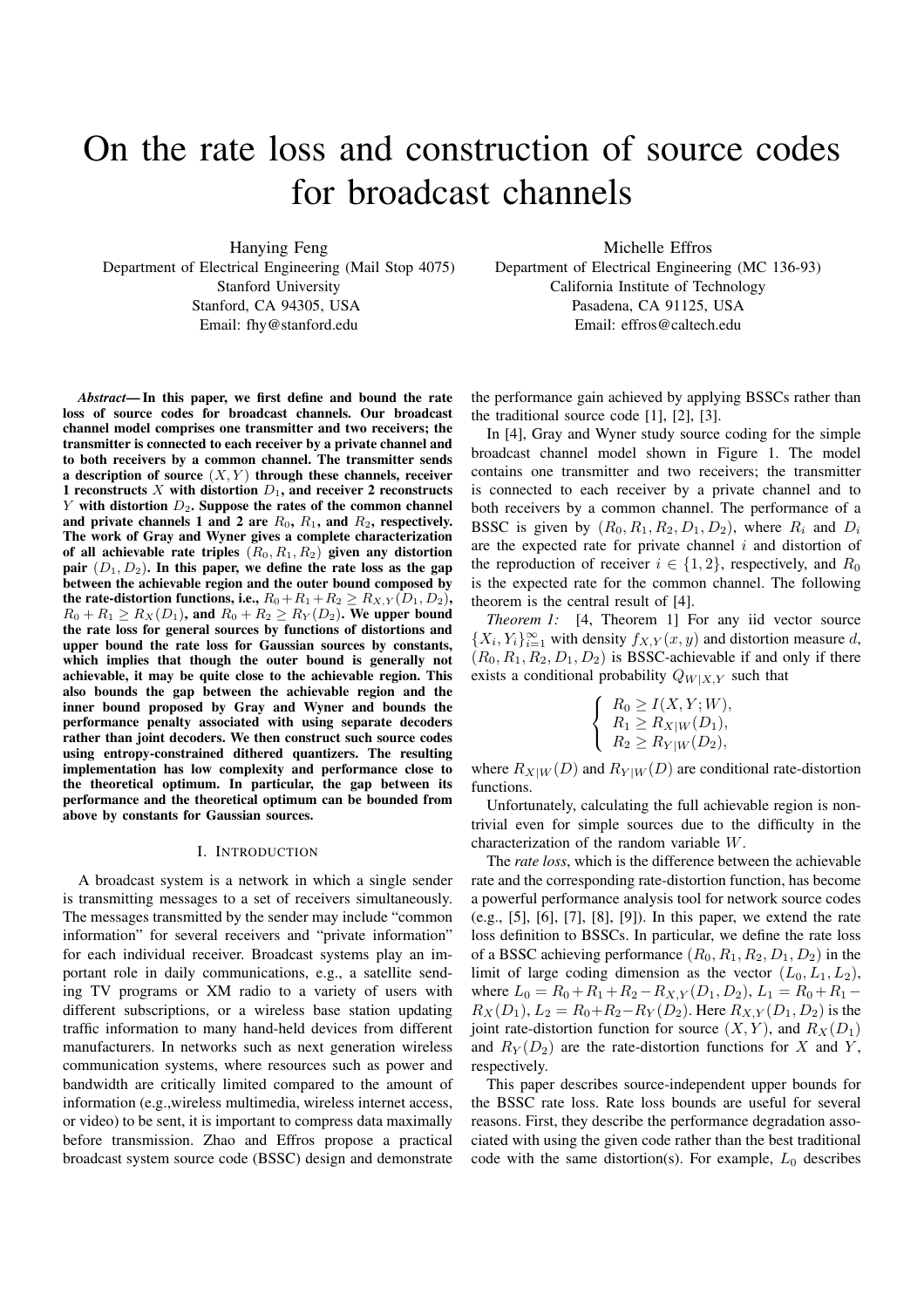

Fig. 1. A Broadcast System Source Code (BSSC). Two sources X and Y are encoded by the sender and transmitted through three channels. Receiver 1 receives messages from private channel 1 with rate  $R_1$  bits per symbol (bps) and the common channel with rate  $R_0$  bps and builds a reconstruction  $\hat{X}$  for X with distortion  $D_1$ . Receiver 2 decodes messages from private channel 2 with  $R_2$  bps and the common channel with rate  $R_0$  bps and yields a reproduction  $\hat{Y}$  for Y with distortion  $D_2$ .

the cost in total rate of using private channels in addition to the common channel rather than sending all the messages through the common channel. Second, they give new achievability results that provide elegant and often tight inner bounds on the region of achievable rate-distortion vectors. These inner bounds are definitely achievable but not necessarily the whole achievable region. They are far simpler to analyze than existing alternatives, for which solution requires a complex multidimensional optimization for every source and every distortion pair  $(D_1, D_2)$ . Further, they often provide insight on the low-complexity near-optimal code design based on entropy constrained dithered quantization (ECDQ) (e.g., [10] and [11]).

ECDQ [12] is dithered uniform or lattice quantization followed by universal lossless entropy coding. ECDQ has low complexity and achieves single-resolution source coding performance that is provably close to the theoretical optimum [12], [13]. In this paper, we generalize the ECDQ algorithm to allow the design of the BSSC. We demonstrate the potential of the BSSC using ECDQ (BSSC-ECDQ) by deriving theoretical performance bounds. Paralleling the rate loss definition, we define the rate redundancy of a BSSC-ECDQ as the difference between its rates (measured as entropy) and the corresponding rate-distortion functions, i.e., the rate redundancy of a BSSC-ECDQ achieving rate distortion performance  $(R_0, R_1, R_2, D_1, D_2)$  is the vector  $(C_0, C_1, C_2)$ , where  $C_0 = R_0 + R_1 + R_2 - R_{\mathbf{X},\mathbf{Y}}^n(D_1, D_2), C_1 = R_0 + R_1 - R^n(D_1)$   $C_2 = R_2 + R_3 - R^n(D_2)$  Here  $R_0 + R_1 - R_{\bf X}^n(D_1), C_2 = R_0 + R_2 - R_{\bf Y}^n(D_2)$ . Here  $R^n$  (D<sub>0</sub>),  $R^n$ (D<sub>0</sub>),  $R^n$ (D<sub>0</sub>) are the n-th order rate- $R_{\mathbf{X},\mathbf{Y}}^n(D_1, D_2), R_{\mathbf{X}}^n(D_1), R_{\mathbf{Y}}^n(D_2)$  are the *n*-th order rate-<br>distortion functions for stationary source  $(\mathbf{X}, \mathbf{Y})$  and *n* is the distortion functions for stationary source  $(X, Y)$ , and n is the block length of the universal lossless entropy encoder [13]. We then upper bound the rate redundancy of the BSSC-ECDQ. This result also leads to an achievable region for BSSCs on stationary sources.

## II. RATE LOSS BOUNDS

For notational simplicity, assume (without loss of generality) that  $E(X)=0$  and  $E(Y) = 0$ . Further assume that the source  $(X, Y)$  is iid, that  $d(x, \hat{x}) = (x-\hat{x})^2$  (the mean squared error (mse) distortion measure), that the differential entropies  $h(X)$  and  $h(Y)$  are finite, and that  $0 < D_1 < \sigma_X^2 < \infty$  and  $0 < D_2 < \sigma_X^2 < \infty$  $0 < D_2 < \sigma_Y^2 < \infty$ .<br>For each fixed div

For each fixed distortion pair  $(D_1, D_2)$ , bounding the rate loss is equivalent to comparing the achievable rate region

$$
\mathcal{R}(D_1, D_2) = \{(R_0, R_1, R_2) | (R_0, R_1, R_2, D_1, D_2) \text{ is BSSC-achievable}\}.
$$

to the natural outer bound (or converse) composed of ratedistortion functions

$$
\mathcal{R}_{\text{out}} = \{ (R_0, R_1, R_2) |
$$
  
\n
$$
R_0 + R_1 + R_2 \ge R_{X,Y}(D_1, D_2),
$$
  
\n
$$
R_0 + R_1 \ge R_X(D_1), R_0 + R_2 \ge R_Y(D_2) \}
$$

as illustrated in Figure 2. By the point-to-point rate-distortion theory, any point outside this outer bound is not achievable. The outer bound is composed of three planes. For any rate triple  $(R_0, R_1, R_2)$ , the rate loss  $L_0$  represents the gap between the rate triple and the plane designated ACED  $(R_0 + R_1 + R_2 = R_{X,Y}(D_1, D_2))$ ; the rate loss  $L_1$  represents the gap between the rate triple and the plane designated DEB  $(R_0 + R_1 = R_X(D_1))$ ; and the rate loss  $L_2$  represents the gap between the rate triple and the plane designated CEB  $(R_0 + R_2 = R_Y(D_2))$ . Even for points on this outer bound, some rate loss can be made arbitrarily large. For example, for point A,  $L_0 = 0$ , but  $L_1$  and  $L_2$  can be arbitrarily large. Therefore, for any achievable rate triple  $(R_0, R_1, R_2)$ , we need only bound  $L = \min\{L_0, L_1, L_2\}$  since if any of  $L_0$ ,  $L_1$ , and  $L_2$  is small, then this achievable rate triple is close to one of the three planes, and thus close to  $\mathcal{R}_{\text{out}}$ . Bounding  $L = \min\{L_0, L_1, L_2\}$  for all points on the lower boundary of the achievable region bounds the gap between the achievable region and  $\mathcal{R}_{\text{out}}$ .

Because of limited space, we only outline the proofs in this paper. Generally speaking, our proofs involve finding a Gaussian approximation of the reconstruction variable W in Theorem 1. Here, by choosing  $W = (X + N_3, Y +$  $N_4$ ), where  $N_3 \sim \mathcal{N}(0, D_3)$ ,  $N_4 \sim \mathcal{N}(0, D_4)$ ,  $N_3 \perp N_4$ ,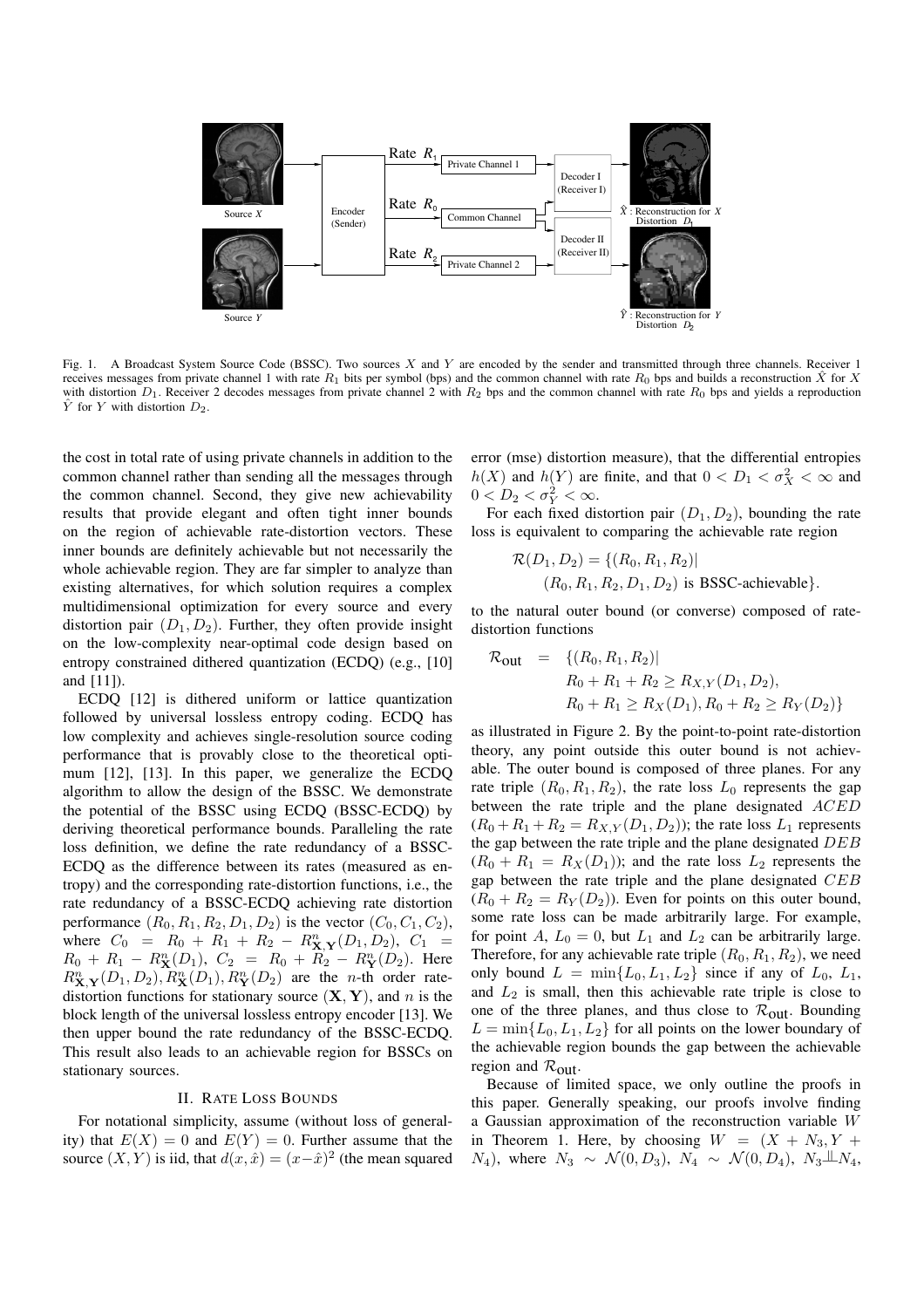

Fig. 2. The outer bound  $\mathcal{R}_{\text{out}}$ .

 $(N_3, N_4) \perp \perp (X, Y)$ ,  $D_3 \geq D_1$ , and  $D_4 \geq D_2$ ,<sup>1</sup> we can see that the rate triple

$$
(R_0(D_3, D_4), R_1(D_3, D_4), R_2(D_3, D_4)) =
$$
  
\n
$$
(I(X, Y; X + N_3, Y + N_4),
$$
  
\n
$$
I(X; X + N_1|X + N_3, Y + N_4),
$$
  
\n
$$
I(Y; Y + N_2|X + N_3, Y + N_4))
$$
\n(1)

is achievable from Theorem 1, where  $N_1 \sim (0, D_1)$ ,  $N_2 \sim$  $(0, D_2)$ ,  $N_1 \perp N_2$ , and  $(N_1, N_2) \perp (X, Y, N_3, N_4)$ . Then we hound the rate loss by bounding the gap between the outer bound the rate loss by bounding the gap between the outer bound  $\mathcal{R}_{\text{out}}$  and this inner bound

$$
\mathcal{R}_1 = \{ (R_0, R_1, R_2) | R_0 = R_0(D_3, D_4),
$$
  
\n
$$
R_1 = R_1(D_3, D_4), R_2 = R_2(D_3, D_4), D_3 \ge D_1,
$$
  
\nand  $D_4 \ge D_2 \}.$ 

First we can show that points  $A$  and  $B$  in Figure 2 are always achievable, and there exist some achievable rate triples that are close to points C and D with  $L_0 \leq 1$ . The key to our proof is to find a good distortion pair  $(D_3, D_4)$ such that  $D_3 \geq D_1$ ,  $D_4 \geq D_2$ , and the resulting rate triple  $(R_0(D_3, D_4), R_1(D_3, D_4), R_2(D_3, D_4))$  defined in (1) is close to point  $E$ . Then we use the convexity of the achievable region to show that all other rate triples in (1) are almost as close to the outer bound.

We first bound the rate loss for Gaussian sources. The following theorem states that for any Gaussian source, the entire lower boundary of the achievable region is always between R*out* and the surface produced by shifting R*out* upward by 2.21 bps.

*Theorem 2:* Given any iid Gaussian source  $(X, Y)$  and any distortion pair  $(D_1, D_2)$ , for any rate triple  $(R_0, R_1, R_2)$  on the lower boundary of  $\mathcal{R}(D_1, D_2)$ ,  $L = \min\{L_0, L_1, L_2\}$ 2.21 bps.

For general sources, we derive the following distortiondependent rate loss bounds.

*Theorem 3:* Given any iid source  $(X, Y)$  and any distortion pair  $(D_1, D_2)$ , for any rate triple  $(R_0, R_1, R_2)$  on the lower boundary of  $\mathcal{R}(D_1, D_2)$ ,

$$
L = \min\{L_0, L_1, L_2\} \le \frac{1}{2}\log 3 + \frac{1}{2}\log(1 + 2/h(d_1, d_2)),
$$

where  $d_1 = D_1/\sigma_X^2$ ,  $d_2 = D_2/\sigma_Y^2$ ,  $d = \max\{d_1, d_2\}$ , and  $b(d_1, d_2)$  is defined as  $h(d_1, d_2)$  is defined as

$$
h(d_1, d_2) = \begin{cases} \sqrt{4d - 3d^2} - d, & \text{if } d < 1/3\\ 2/3, & \text{otherwise.} \end{cases}
$$

 $\begin{array}{c} n(\alpha_1, \alpha_2) = \begin{cases} 2/3, & \text{otherwise.} \end{cases}$ <br>This bound is primarily good for low resolution (or large distortions  $D_1$  and  $D_2$ ). For example, if  $D_1 \ge \sigma_X^2/13$  and  $D_2 \ge \sigma_Y^2/13$  then  $L = \min_{\lambda} L_2 L_3 L_3 \le 2$  bus for any  $D_2 \geq \sigma_Y^2/13$ , then  $L = \min\{L_0, L_1, L_2\} \leq 2$  bps for any<br>point on the lower boundary of  $\mathcal{R}(D, D_2)$  and any source point on the lower boundary of  $\mathcal{R}(D_1, D_2)$  and any source.

# III. THE RELATIONSHIP BETWEEN THE RATE LOSS BOUND AND THE INNER BOUND DERIVED IN [4]

In bounding the rate loss, we are focusing on the inner bound  $\mathcal{R}_1$ . In this section, we consider the relationship between  $\mathcal{R}_1$  and the inner bound  $\mathcal{R}_2$  derived in [4], which is

<sup>&</sup>lt;sup>1</sup>We use notation  $A \sim \mathcal{N}(0, \sigma^2)$  to specify that A is a Gaussian random variable with mean 0 and variance  $\sigma^2$  and notation  $A \perp B$  to specify that random variables A and B are independent. In addition, we use notation  $(R_0(D_3, D_4), R_1(D_3, D_4), R_2(D_3, D_4))$  to represent the special achievable rate triple  $(R_0, R_1, R_2)$  when  $W = (X + N_3, Y + N_4)$ .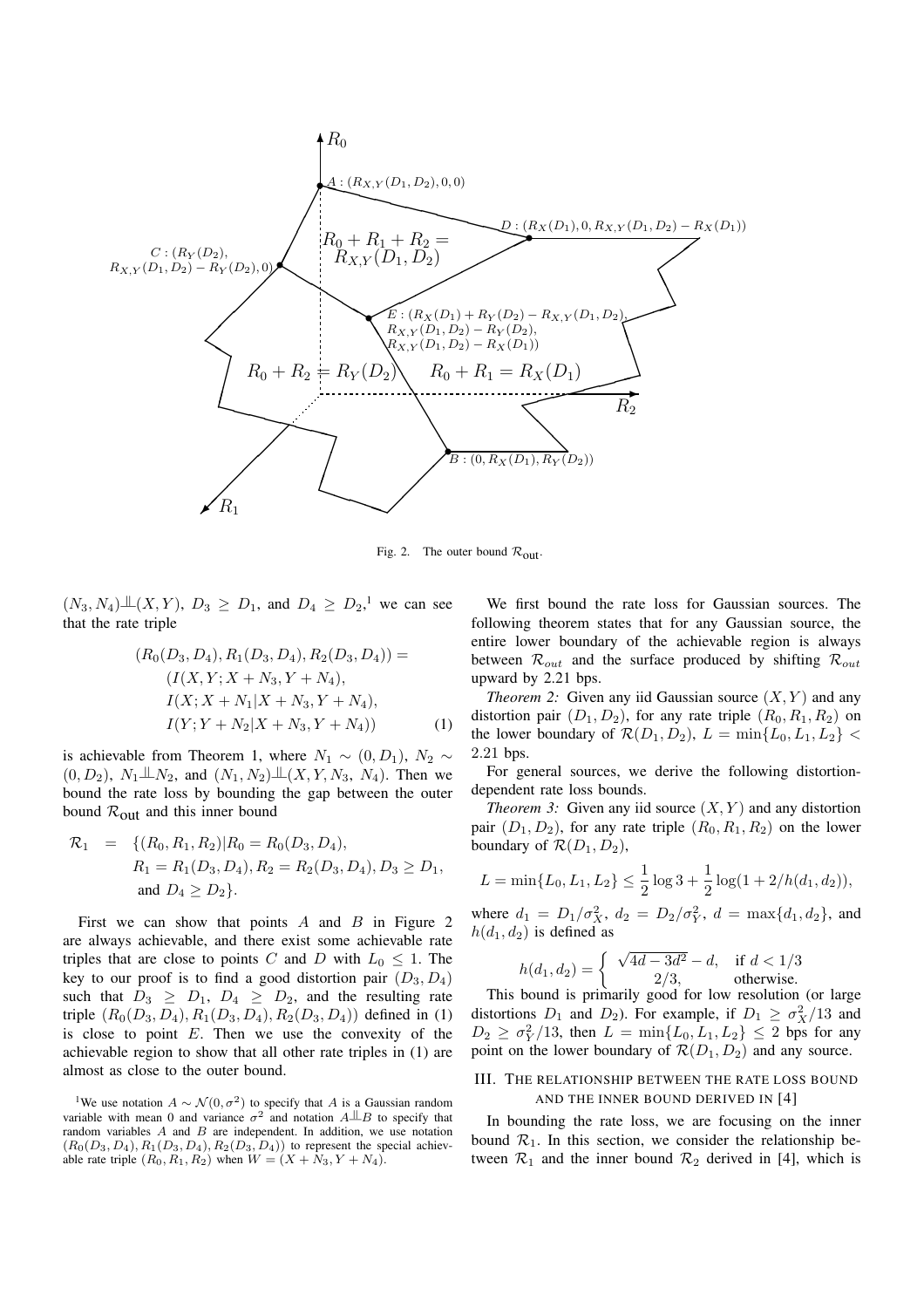defined as

$$
\mathcal{R}_2 = \{ (R_0, R_1, R_2) | R_0 = R_{X,Y}(D_3, D_4),
$$
  
\n
$$
R_1 = R_{X|X_3, Y_4}(D_1), R_2 = R_{Y|X_3, Y_4}(D_2),
$$
  
\n
$$
D_3 \ge D_1, D_4 \ge D_2, \text{ and } (X_3, Y_4) \text{ are the}
$$
  
\nrandom variables achieving  $R_{X,Y}(D_3, D_4) \}.$ 

The following theorem demonstrates that these two inner bounds are close.

*Theorem 4:* For any point  $(R_0, R_1, R_2) \in \mathcal{R}_1$ , there exists a point  $(\hat{R}_0, \hat{R}_1, \hat{R}_2) \in \mathcal{R}_2$  such that  $0 \leq R_0 - R_0 \leq 1$ ,  $-1 \le R_1 - \hat{R}_1 \le 1.5$ , and  $-1 \le R_2 - \hat{R}_2 \le 1.5$ . For any point  $(R_0, R_1, R_2) \in \mathcal{R}_2$ , there exists a point  $(R_0, R_1, R_2) \in \mathcal{R}_1$ such that  $0 \leq R_0 - \hat{R}_0 \leq 1, -1 \leq R_1 - \hat{R}_1 \leq 1.5$ , and  $-1 \le R_2 - \hat{R}_2 \le 1.5.$ 

## IV. BSSC DESIGN USING ECDQ

In this section, we apply ECDQ to BSSC design. Let (**X**, **<sup>Y</sup>**) be the stationary vector source with variances  $(\sigma_X^2, \sigma_Y^2)$  and correlation coefficient a i.e. for any integer  $i \in E(X^2) - \sigma^2$ correlation coefficient  $\rho$ , i.e., for any integer i,  $E(X_i^2) = \sigma_X^2$ ,<br> $E(Y^2) = \sigma^2$  and  $E(X_i, Y_i) = \sigma_X \sigma_X$ . Further, let  $Q_i(x)$  $E(Y_i^2) = \sigma_Y^2$ , and  $E(X_iY_i) = \rho \sigma_X \sigma_Y$ . Further, let  $Q_i(\cdot)$ <br>be a K-dimensional lattice quantizer and dither Z, be an *n*be a K-dimensional lattice quantizer and dither  $\mathbf{Z}_i$  be an ndimensional vector composed of  $n/K$  K-dimensional random vectors independently and uniformly distributed on the basic cell of  $Q_i(\cdot)$  for  $i \in \{1, 2, 3, 4\}$ . (Note that the basic cells of all the quantizers  $Q_i(\cdot)$  ( $i \in \{1, 2, 3, 4\}$ ) have the same shape with possibly different sizes.) In addition,  $\mathbf{Z}_1$ ,  $\mathbf{Z}_2$ ,  $\mathbf{Z}_3$ , and  $\mathbf{Z}_4$ are independent of each other and independent of (**X**, **<sup>Y</sup>**), and are known to both the transmitter and the receivers. Further, the universal entropy encoders use block length  $n$ , and  $K$ divides n. We consider two strategies in BSSC-ECDQ design, both use sequential coding schemes.

# *A. Strategy 1*

First, the transmitter describes the joint entropy coded descriptions of  $Q_3(\mathbf{X} + \mathbf{Z}_3)$  and  $Q_4(\mathbf{Y} + \mathbf{Z}_4)$  (With a little abuse of notations, we also use  $Q_3$  and  $Q_4$  to represent these quantized values) conditioned on  $(\mathbf{Z}_3, \mathbf{Z}_4)$  to both receivers (as the common information). Let the variance of  $\mathbf{Z}_i$  be  $D_i$ ,  $i \in \{1, 2, 3, 4\}$ . Based on  $Q_3(\mathbf{X} + \mathbf{Z}_3)$  and  $Q_4(\mathbf{Y} + \mathbf{Z}_4)$ , both the transmitter and the two receivers can build partial reconstructions  $X_3 = Q_3(X + Z_3) - Z_3$  and  $Y_4 = Q_4(Y + Z_4)$  $\mathbf{Z}_4$ ) −  $\mathbf{Z}_4$ , resulting in distortions  $D_3$  and  $D_4$  for **X** and **Y**, respectively. Define  $\mathbf{\hat{X}}_3 = \mathbf{X} - \mathbf{X}_3$  and  $\mathbf{\hat{Y}}_4 = \mathbf{Y} - \mathbf{Y}_4$ . The transmitter then transmits the entropy coded description of  $Q_1(\hat{\mathbf{X}}_3 + \mathbf{Z}_1)$  conditioned on  $\mathbf{Z}_1$  and common information  $Q_3, Q_4, \mathbf{Z}_3, \mathbf{Z}_4$  to receiver 1. Receiver 1 reconstructs  $\mathbf{X}_1 =$  $X_3 + Q_1(\hat{X}_3 + \mathbf{Z}_1) - \mathbf{Z}_1$ . Similarly, the transmitter transmits the entropy coded description of  $Q_2(\hat{Y}_4 + Z_2)$  conditioned on  $\mathbf{Z}_2$  and common information  $Q_3, Q_4, \mathbf{Z}_3, \mathbf{Z}_4$  to receiver 2, and receiver 2 reconstructs  $\mathbf{Y}_2 = \mathbf{Y}_4 + Q_2(\hat{\mathbf{Y}}_4 + \mathbf{Z}_2) - \mathbf{Z}_2$ .

Notice that  $D_i = E(Z_i^2) = E(\mathbf{X} - \mathbf{X}_i)^2$  (*i* = 1, 3) and<br>*i* =  $E(Z^2) = E(\mathbf{Y} - \mathbf{Y}_i)^2$  (*i* = 2.4) Further let N<sub>i</sub> be  $D_i = E(Z_i^2) = E(\mathbf{Y} - \mathbf{Y}_i)^2$  (*i* = 2, 4). Further, let  $\mathbf{N}_i$  be distributed as  $-\mathbf{Z}$ , *i* - 1, 2, 3, 4, then following [14], the rates distributed as  $-\mathbf{Z}_i$ ,  $i = 1, 2, 3, 4$ , then following [14], the rates are

$$
R_0 = \frac{1}{n}I(\mathbf{X}, \mathbf{Y}; \mathbf{X} + \mathbf{N}_3, \mathbf{Y} + \mathbf{N}_4)
$$
  
\n
$$
R_1 = \frac{1}{n}I(\mathbf{X}; \mathbf{X} + \mathbf{N}_1|\mathbf{X} + \mathbf{N}_3, \mathbf{Y} + \mathbf{N}_4)
$$
  
\n
$$
R_2 = \frac{1}{n}I(\mathbf{Y}; \mathbf{Y} + \mathbf{N}_2|\mathbf{X} + \mathbf{N}_3, \mathbf{Y} + \mathbf{N}_4).
$$

Note that the rates here resemble the rates in the definition of  $\mathcal{R}_1$ , except that random vectors replace random variables and uniformly distributed random vectors  $(N_1, N_2, N_3, N_4)$ replace Gaussian random variables  $(N_1, N_2, N_3, N_4)$ .

Similar to the rate loss analysis, we only need to bound  $C = \min\{C_0, C_1, C_2\}$  for any rate triple. Analyzing the rate redundancy leads to the following theorem.

*Theorem 5:* For arbitrary stationary source (**X**, **<sup>Y</sup>**) and distortion pair  $(D_1, D_2)$ , the rate redundancy of BSSC-ECDO can be bounded by

$$
C \le 2\log(2\pi e G_K) + \frac{1}{2}\log 3 + \frac{1}{2}\log(1 + 2/h(d_1, d_2)),
$$

where  $d_1 = D_1/\sigma_X^2$ ,  $d_2 = D_2/\sigma_Y^2$ ,  $d = \max\{d_1, d_2\}$ , and  $h(d_1, d_2)$  is defined as  $h(d_1, d_2)$  is defined as

$$
h(d_1, d_2) = \begin{cases} \sqrt{4d - 3d^2} - d, & \text{if } d < 1/3\\ 2/3, & \text{otherwise.} \end{cases}
$$

For an arbitrarily iid Gaussian source, the rate redundancy  $C = min\{C_0, C_1, C_2\}$  associated with using scalar quantizers can always be bounded from above by 5.74 bps.

#### *B. Strategy 2*

We can further explore the correlation between **X** and **Y** to build more sophisticated reconstructions. Assume that the variance of stationary  $\mathbf{Z}_i$  is  $\sigma_i^2$  for  $i \in \{1, 2, 3, 4\}$ . Again, the transmitter first describes the joint entropy coded description transmitter first describes the joint entropy coded description of  $Q_3(\mathbf{X} + \mathbf{Z}_3)$  and  $Q_4(\mathbf{Y} + \mathbf{Z}_4)$  conditioned on  $(\mathbf{Z}_3, \mathbf{Z}_4)$ to both receivers (as the common information). Let  $\alpha_i$  for  $i \in \{1, 2, 3, 4\}$  and  $\beta_i$  for  $i \in \{3, 4\}$  be constants chosen later. Based on the received common information, the two receivers can build partial reconstructions  $X_3 = \alpha_3(Q_3(X +$  $\mathbf{Z}_3$ ) –  $\mathbf{Z}_3$ ) +  $\beta_3(Q_4(\mathbf{Y} + \mathbf{Z}_4) - \mathbf{Z}_4)$  with distortion  $D_3$  and  $Y_4 = \beta_4(Q_4(X + Z_3) - Z_3) + \alpha_4(Q_4(Y + Z_4) - Z_4)$  with distortion  $D_4$ . Again, define  $\hat{\mathbf{X}}_3 = \mathbf{X} - \mathbf{X}_3$  and  $\hat{\mathbf{Y}}_4 = \mathbf{Y} - \mathbf{Y}_4$ . The transmitter then transmits the entropy coded description of  $Q_1(\hat{\mathbf{X}}_3 + \mathbf{Z}_1)$  conditioned on  $\mathbf{Z}_1$  and common information  $Q_3, Q_4, \mathbf{Z}_3, \mathbf{Z}_4$  to receiver 1, which reconstructs  $\mathbf{X}_1 = \mathbf{X}_3 + \mathbf{Z}_4$  $\alpha_1(Q_1(\hat{\mathbf{X}}_3 + \mathbf{Z}_1) - \mathbf{Z}_1)$ . Similarly, the transmitter transmits the entropy coded description of  $Q_2(\hat{Y}_4 + \mathbb{Z}_2)$  conditioned on  $\mathbf{Z}_2$  and common information  $Q_3, Q_4, \mathbf{Z}_3, \mathbf{Z}_4$  to receiver 2, and receiver 2 reconstructs  $\mathbf{Y}_2 = \mathbf{Y}_4 + \alpha_2(Q_2(\hat{\mathbf{Y}}_4 + \mathbf{Z}_2) - \mathbf{Z}_2).$ 

We choose  $\alpha_i$  and  $\sigma_i^2$  for  $i \in \{1, 2, 3, 4\}$  and  $\beta_i$  for  $i \in \{3, 4\}$  to optimize the rate-distortion performance. This  $i \in \{3, 4\}$  to optimize the rate-distortion performance. This approach is called "pre/post-filtering" in [15]. In the previous strategy,  $\alpha_i = 1$  and  $\sigma_i^2 = D_i$  for  $i = 1, 2, 3, 4$  and  $\beta_i = 0$  for